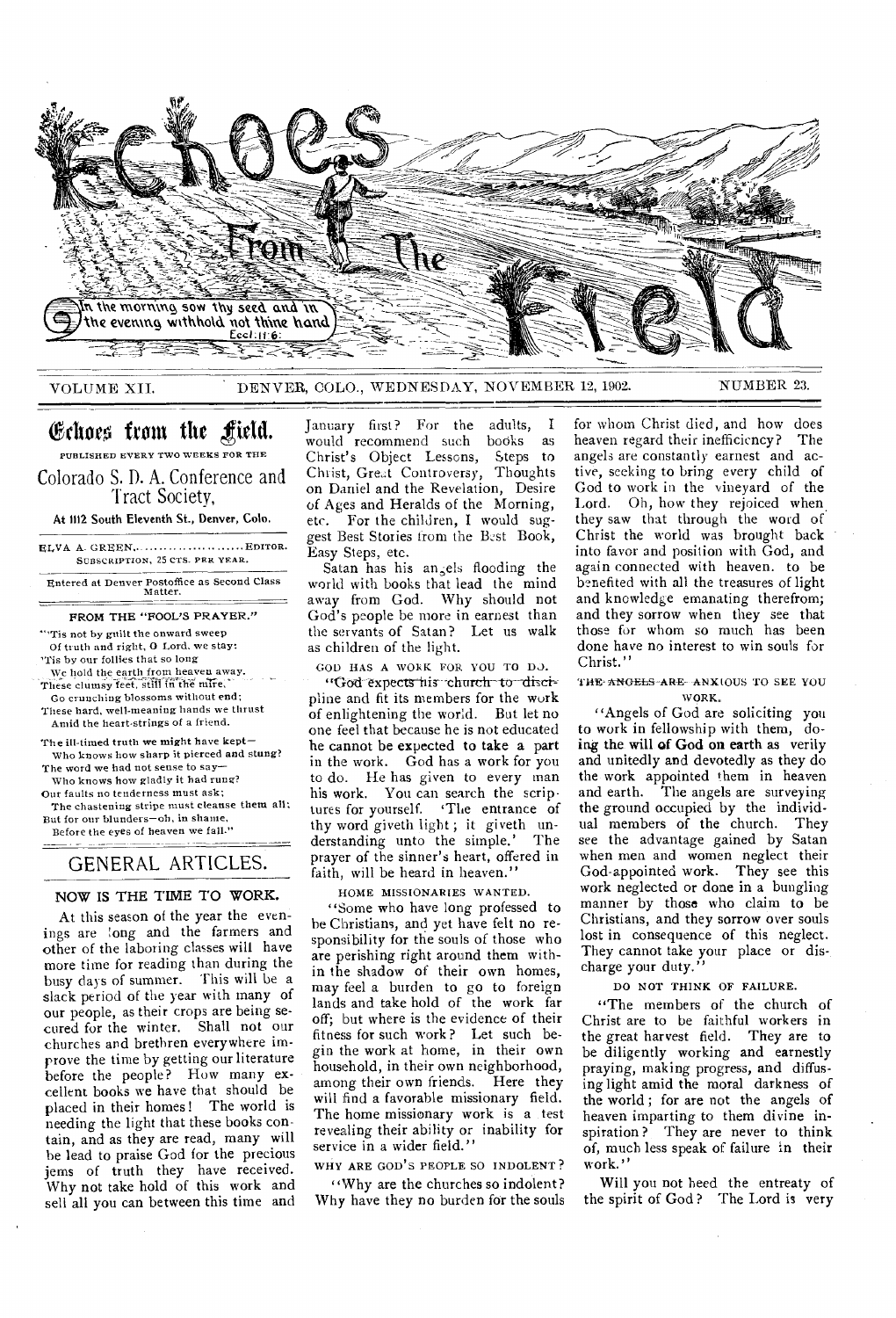anxious that you should rise and shine; he is anxious that you should bear fruit to his glory. Will you not say, as did Isaiah, to the call of the Lord, "Here am I, send me." I beseech you to take hold of this work without<br>delay. E. T. RUSSELL. E. T. RUSSELL.

#### THE SITUATION IN BARBADOS.

Affairs are in a most terrible state just now, in this poor, stricken, quivering, throbbing isle of the sea. Ruin stares the whole West Indies in the face, owing to the sugar crisis. Every estate is being worked at a heavy loss, and complete ruin, panic and starvation have only been averted by imperial grants and loans. Many formerly well to-do and even wealthy people have been ruined, and the suffering of the masses is entirely beyond description.

All this is now intensified by an epidemic of smallpox that is raging. The community seems to be hopelessly in the clutches of the dread disease. There are now more than one hundred cases, and a number of new ones develop daily. Deaths are frequent, and the bodies are thrown into the sea. The people are very ignorant of the disease. They hide their friends who take it, thus spreading it, and mob the doctors and the sanitary officers who try to take the patients from them to the pest-house. O, that we might be able to point them all to the only source of complete deliverance; but alas ! so few will listen to the message of hope.

All our canvassers are at present in Barbados, and of course are shut up there with nothing to do, and we do not know when they will be able to get away, as no other colony will allow anyone from Barbados to land. Our meagre means is all that stands between some of our own people and starvation. It is only a drop in the bucket, compared with the misery, but as far as it goes is dedicated to the cause of the Master, in the person of his suffering ones. Our people throughout the States, many of them lacking nothing, on their fruitful farms, or earning good wages, would pour out of their means to help the cause in these needy fields, if they could see and hear what we do.

Brethren, it drives sleep from our eyes as we realize that within a radius of a mile from our home many thousands are enduring the most crying want, hunger, and sickness, and we are powerless to help them. Words are entirely inadequate to describe the existing condition; here. We are sent

for from all directions by total strangers, to pray for and with them in their wretchedness and misery. Last night we responded to two such calls after dark, and what we saw will never fade from our minds: nine persons, some of them sick, were crowded together in one hovel eight by nine feet —and this is only one of thousands of similar circumstances. Dark, narrow, foul smelling alleys, literally swarming with human beings, beings for whom Christ died and whom God loves, some of whom we are snatching as brands from the burning, to be trophies of his saving grace and power.

None of our people have taken the disease so far, and we are hoping and praying to be spared to the honor and glory of his name and cause. I am glad to say that despite all these forbidding circumstances, our work is prospering and making some advancement. The church-members are almost all earnest and active in the various lines of church missionary work. No phase of our work has as yet been interrupted. The church is packed, and surrounded by interested listeners on Sunday nights, and some are deciding almost every week to obey God, and many more are studying. There will be quite a large class to be baptized at the next quarterly meeting.

#### W. A. SWEANY.

This letter from Brother Sweany only shows one phase of the experience of our missionaries. By faithfully using our little envelopes each week, we may share in this glorious work of giving the message of deliverance and hope to these benighted souls.

### MISSION BOARD

#### Our Coming Institute.

We hope all have noticed that we are planning to hold a canvasser's institute in connection with the Conference, and trust that all who can possibly do so will attend whether they desire to become regular canvassers or not. Realizing the necessity of a revival in this branch of the Master's work we shall make a special effort in its behalf, and trust that we shall find every follower of the Lamb ready to put their shoulders to the wheel. Come, brethren, let us pray and work together to place the printed page, laden with the truths for these last days, in the hands of our perishing fellowmen.

#### MALCOLM MACKINTOSH.

Mrs. John Lees of Denver enjoyed a pleasant trip to Salt Lake City last week.

### FIELD REPORTS.

#### Colorado Springs.

God has been richly blessing us here and has stirred the hearts of the people to come out and hear the message. We brought the meetings to a close Sunday November ninth. In the afternoon five precious souls were baptized and the same evening they, with two others, were received into the Israel of God. The interest has not closed with the meetings. About fifteen are now earnestly studying the present truth and several have declared themselves as candidates for baptism upon the next occasion. God be praised for his wonderful goodness and mercy to the children of men.

DR. WILLARD W. HILLS.

#### Meeker.

The Meeker church school is here to stay, and we desire to extend an invitation to the youth and children in our neighboring churches, and companies and isolated ones to attend this school. There will be an opportunity to take some advanced work by those desiring such work.

The church is in a prosperous condition, and is manned with God-fearing officers who have the good of the school at heart.

We have a nice church building in a pleasant part of the city, lighted by electricity. Daily stage and mail from Rifle. Address,

MEADE MCGUIRE, or C. M. FRENCH.

#### Arvada.

I am glad to be able to report to the ECHOES that the Lord has greatly blessed in the work done at Arvada this summer. Until recently meetings were held three evenings each week, with considerable interest from the outside people, though owing to the changeable and cold weather we have discontinued the evening meetings, taken down and stored the tent.

Our Sabbath-school, with a membership of twenty-eight, is in a prosperous condition. Brother Caldwell has kindly opened his house to us, where we held our first Sabbath school November eighth. A good testimony meeting followed. The brethren *feel*  the need of a church building, and expect to go to work soon to build a frame building twenty-two by thirtytwo feet. Some have already made very liberal pledges for this much needed building. We praise God for his many blessings, and ask the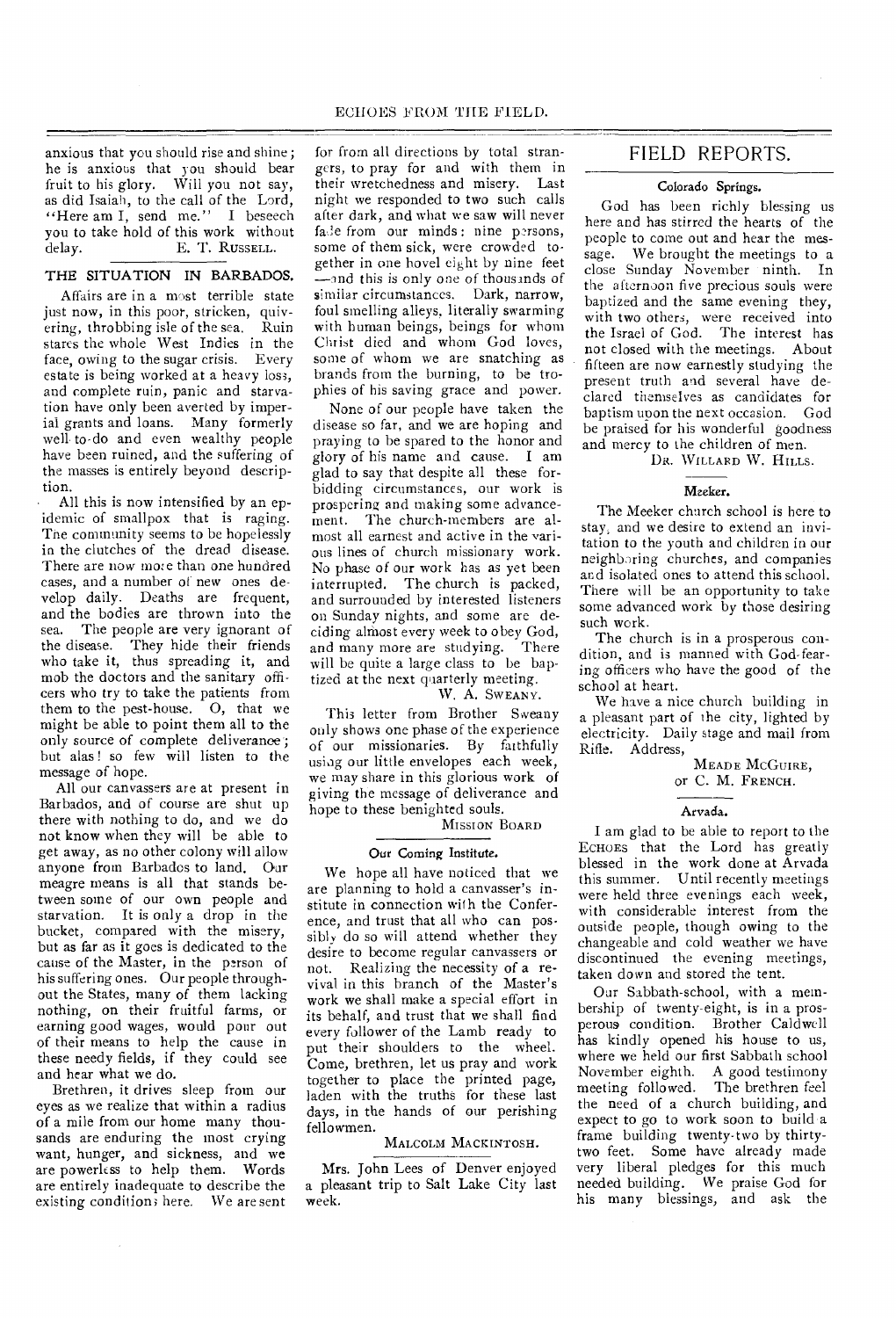ECHOES family to remember the Lord's cause at Arvada.

# H. A. AUFDERHAR.

#### Word from China.

The following note from a recent letter from Mrs. J. N. Anderson of Hong Kong, China, gives just a little glimpse of the every day life of the Chinaman, and of the conditions which appeal to our workers in that field:

"The people! how I pity them in their poverty and darkness and superstition. To pass down the street at dusk, after the day's work is done and the evening meal of rice is over, and see them sitting about or lying on their backs on a bit of rush matting anywhere they can locate to catch a breeze, beside two or three sticks of burning incense, chanting prayers to Josh, is so touching. They seem so earnest in their worship of 'they know not what.' One man who himself has become a Christian, but whose wife is still a heathen, says she often spends almost a whole night in religious exercises. When a member of the family is ill, she waits to implore or propitiate Josh, or in times of prosperity to thank him."

And there are 400,000,000 of these benighted souls ! At every tick of your watch one passes into eternity, without God and without hope. Four workers are there, and two are now en route, but scores are needed. Pray ye the Lord of the harvest to send forth laborers.

### THE SABBATH SCHOOL. Conducted by MRS. G. F. WATSON.

#### Daily Study of the Word of God.

"God, who at sundry times, and in divers manners spake in times past, unto the fathers, by the prophets, hath in these last days spoken unto us by his Son whom he hath appointed heir of all things, by whom also he made the worlds."

So, then, since we believe that "all scripture is given by inspiration of God, and is profitable for doctrine, for reproof, for correction, and for instruction in righteousness," it is surely evident that it contains the most vital and essential truths that could possibly concern humanity. The study of the Bible is most important, and differs from all sciences and philosophies, because of its power to make us wise unto salvation, and is meat and life to the soul. In this sacred Word we find a panacea for every human ill, a balm for every earthly wound.

God in his infinite wisdom reveals himself to those only, who earnestly seek him, and light is given us as fast as we are able to grasp it. His Word is a wonderful, never ending source of joyful surprises to those who seek for it as for hidden treasure and rich veins of precious metal and is "more to be desired than gold, yea, than much fine gold."

We need the precepts of our divine Master every hour, and every day ; he has given us instruction to suit every emergency of our lives ; we find this instruction in his teaching which is a light to our path, and a guide to our steps through the treacherous sands, deadly snares, and frightful pitfalls' which beset us at almost every turn ; but which are so artfully concealed by the subtle manoeuvering of the arch enemy, as to appear to the unwary, as safe, even beautiful, for "there is a way that seemeth right to a man, but the end thereof is the way of death." Then as faith comes by hearing the Word, and as we are to live by faith, how surely our spiritual growth must depend on our daily partaking of "every word which proceedeth out of the mouth of God."

The Word of God is the character of God, and in it we find an armor against all the wiles of Satan. Our wise and tender Father mapped out a way for his weary children through their earthly pilgrimage, directions for each day's journey, and if we are confused and lost, and the dreary night closes down upon us, wandering far from his fold, it is because we have forgotten his Word, or through negligence have failed to understand his meaning, or Lucifer, through his emissaries, has succeeded in lulling us by his vampire seductions into fancied security.

Our minds and our very beings should be imbued with God's word ; it ought to be in our hearts and on our tongues, for it, and it alone, of all earthly things, shall continue when our King comes to claim his ransomed children.

In failing to understand the mystery of the gospel, we miss that which holds the most of comfort, and the sweetest inspiration that can ever come to bless mortality; though it be a stumbling stone to those in darkness, it is to the upright "a shining light that shinesh more and more unto the perfect day." When the trials and sorrows of life crowd down upon us, when the night of despair settles down around us, and we can see no earthly ray of light to gladden our gloom, then if our eyes and our ears are at-

tuned in harmony with his will through his Word, we can lay hold of his promises, knowing that the Comforter will surely come, and that his children will not be forsaken, though they be for a time cast down by the burden of iutolerable grief. Our Heavenly Father did not intend that his Word should comfort those who antagonize and declaim it, and if to some it is shrouded in mystery, it is only so because they are willfully ignorant of its teachings. 'Then let us, in all truth and earnestness, seek the Lord through his Word, "if haply they might feel after him, and find him, though he be not far from every of us."

Daily study of the Word is necessary that as children of God we may be perfect, ''thoroughly furnished unto all good works," and that we may not be "turned unto cunningly devised fables.'

The word of Truth through the power of God is an armor of righteousness on the right hand and on the left, without which, being ignorant of God's righteousness and going about to establish our own righteousness, we might not submit ourselves unto the righteousness of God.

"God hath given the spirit of slumber to all those who refuse his word." "Eyes they have that they should not see, and ears that they should not hear." So, then, faith cometh by hearing, and hearing by the word of God.

While in pursuit of our daily avocation we are apt to think that we have no time for the study of the holy scriptures, and this is true as long as we are dominated by worldly things, and like Martha of old we are troubled about many things when there is but one thing needful.

Let us then be diligent, for "if they escaped not who refused him that spake on earth, much more shall not we escape if we turn away from him that speaketh from heaven."

As for God, his way is perfect. The word of the Lord is tried. Jesus said "The words which I speak unto you, they are spirit and they are life." Then let us, like Job, "esteem the words of his mouth more than necessary food." In the Word of God is all of wisdom, and all of consolation. In it our sins are revealed unto us by the light of his countenance and in it we are promised forgiveness ; and if, through his Word, we stand condemned because of our transgressions, in it we also find consolation through the multitude of his mercies.

MRS. B. HERZINGER.